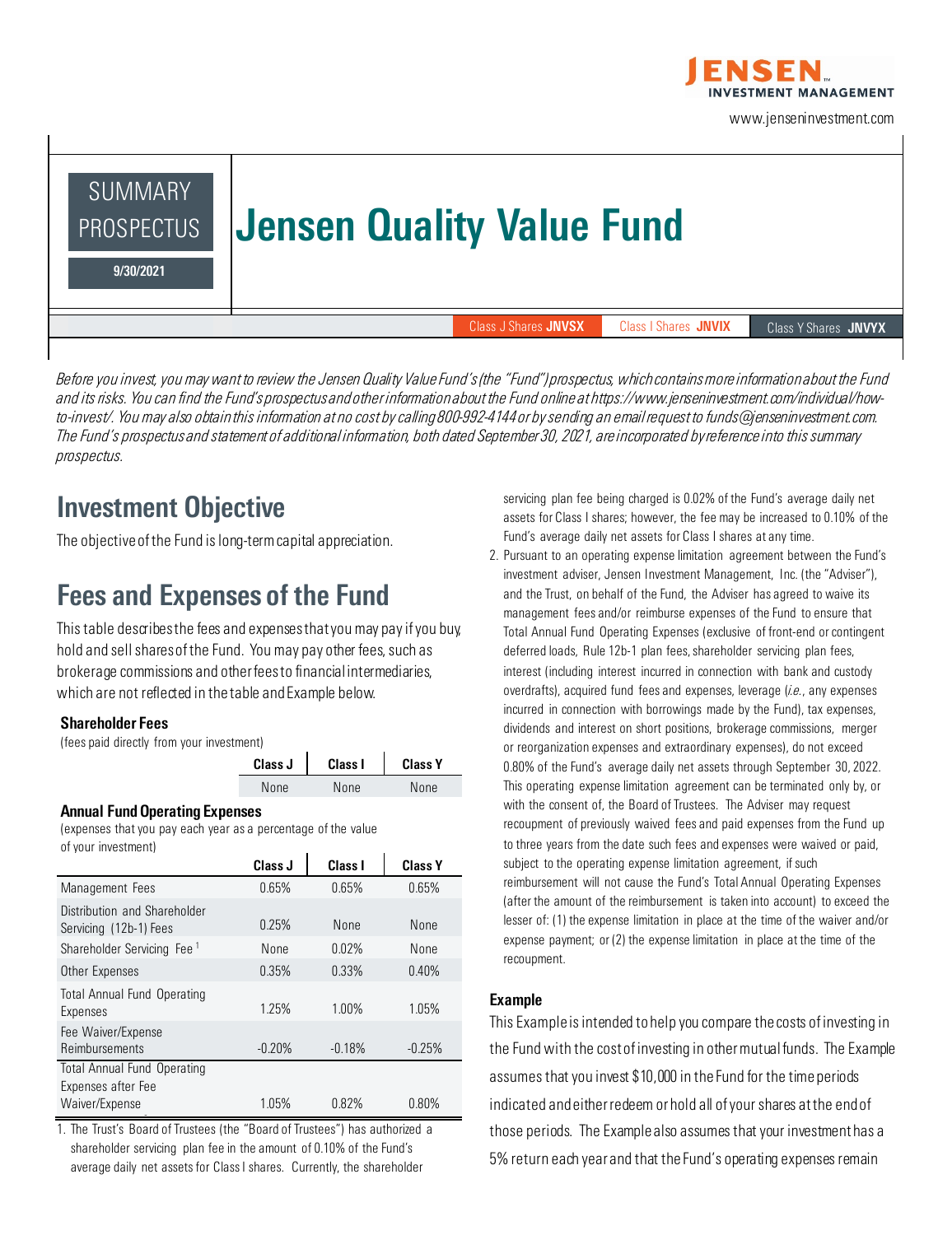the same. The operating expense limitation agreement discussed above is reflected only through September 30, 2022. Although your actual costs may be higher or lower, based on these assumptions, your costs would be:

|                | 1 Year | 3 Years | 5 Years | 10 Years |
|----------------|--------|---------|---------|----------|
| Class J        | \$107  | \$377   | \$667   | \$1,494  |
| Class I        | \$84   | \$300   | \$535   | \$1,208  |
| <b>Class Y</b> | \$82   | \$309   | \$555   | \$1,260  |

#### Portfolio Turnover

The Fund pays transaction costs, such as commissions, when it buys and sells securities (or "turns over" its portfolio). A higher portfolio turnover rate may generate higher transaction costs and may result in higher taxes when Fund shares are held in a taxable account. These transaction costs, and potentially higher taxes, which are not reflected in the annual fund operating expenses or in the Example, affect the Fund's performance. For the fiscal year ended May 31, 2021, the Fund's portfolio turnover rate was 18.15% of the average value of its portfolio.

### Principal Investment Strategies

The Fund's investment strategy seeks to identify companies the Adviser deems to be undervalued. To achieve its objective, the Fund invests in equity securities of companies that satisfy the investment criteria described below. These companies are selected from a universe of publicly traded U.S. companies that, as determined by the Adviser, have produced long-term records of consistently high returns on shareholder equity. In order to qualify for this universe, each company must have a market capitalization between \$100 million and the capitalization of the largest company in the Russell Midcap® Index, and a return on equity of 15% or greater in each of the last ten years as determined by the Adviser and may include companies with negative equity resulting from debt-financing of large share repurchases. These companies may have unique risk profiles depending on the amount of debt incurred relative to the company's ability to repay that debt.

Equity securities in which the Fund may invest as a principal strategy consist primarily of common stocks of small- and mid-cap U.S. companies. For purposes of the Fund, the Adviser considers a company to be a small- or mid-cap company if it has a market capitalization

between \$100 million and the capitalization of the largest company in the Russell Midcap® Index at the time of the Fund's investment. The Adviser determines the companies that qualify for inclusion in the Fund's investable universe on at least an annual basis.

The Fund's investment strategy is based on applying fundamental analysis and valuation models to this select universe of companies in order to identify investment opportunities. Fundamental analysis includes assessment of the company's industry, strategy, competitive advantages, business segments, geographic distribution, growth and profitability, financial statements (income statement, cash flow statement, balance sheet), and the company'sother financial reports. The valuation models are rooted in fundamentals-based investment principles and include discounted cash flow models (for example, determining the present value of expected future cash flows), relative valuation methods (for example, a company's valuation relative to its own history, its industry peers, or the broader stock market), and ratio methods (for example, a company's price-to-earnings ratios).

The Fund may sell all or part of its position in a company when the Adviser has determined that another qualifying security has a greater opportunity to achieve the Fund's objective. In addition, the Fund generally sells its position in a company when the company no longer meets one or more of the Fund's investment criteria described above for inclusion in the universe of companies in which the Fund may invest. In the event that the company no longer satisfies the investment criteria and the failure is due to an extraordinary situation that the Adviser believes will not have a material adverse impact on the company's operating performance, the Fund may continue to hold and invest in the company. Examples of such extraordinary situations include a significant acquisition, divestiture, or accounting rule change that results in a significant change to a company's equity balance and a non-meaningful return on equity number.

The Adviser expects to include in the Fund's investment portfolio at any time securities of approximately 30 to 50 primarily domestic companies. The Fund must always own the securities of a minimum of 25 different companies in its portfolio. The Fund strives to be fully invested at all times in publicly traded common stocks and other eligible equity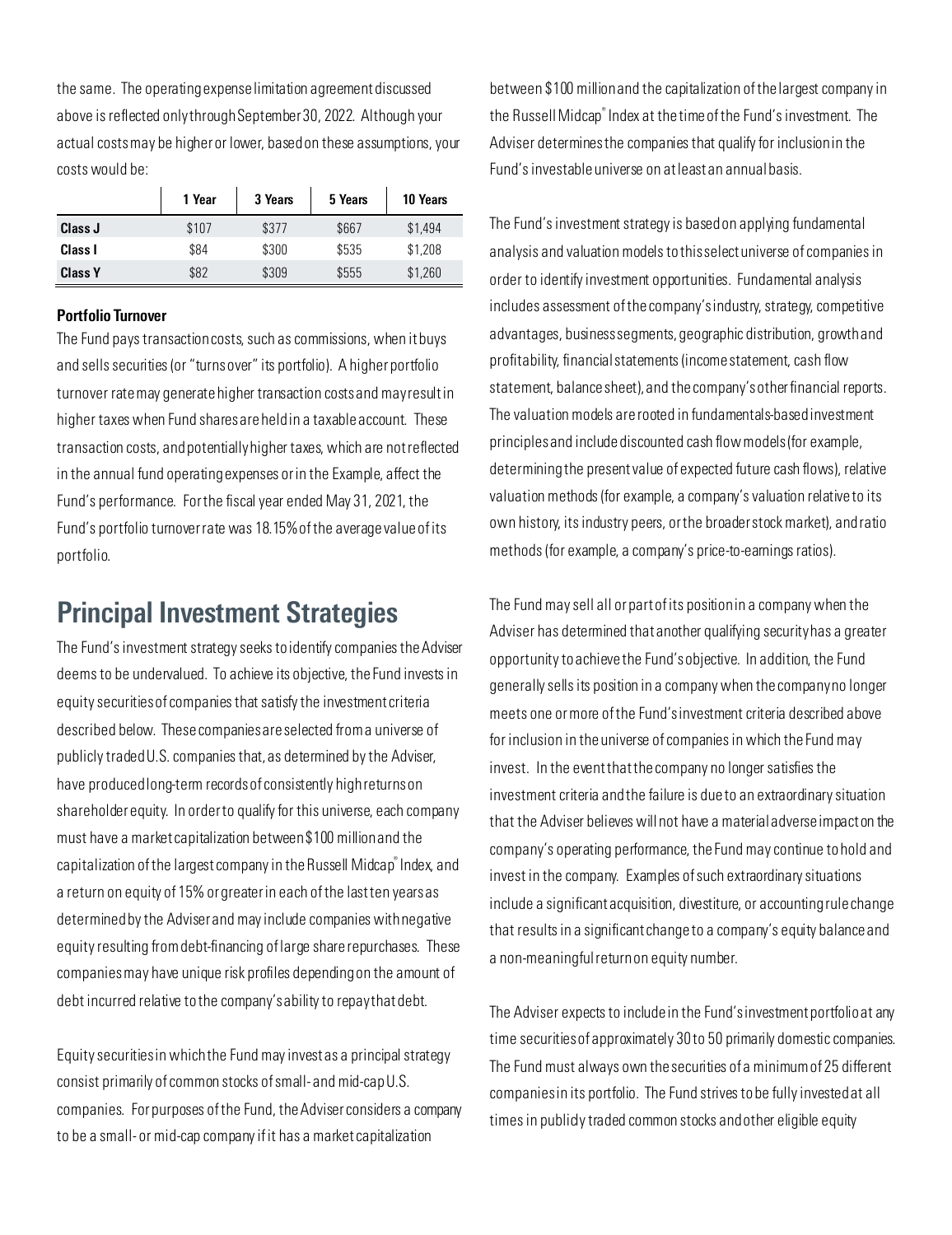securities issued by companies that meet the investment criteria described in this Prospectus.

## Principal Risks of Investing in the Fund

Before investing in the Fund, you should carefully consider your own investment goals, the amount of time you are willing to leave your money invested, and the amount of risk you are willing to take. Remember, in addition to possibly not achieving your investment goals, you could lose money by investing in the Fund. The principal risks of investing in this Fund are:

#### *+ Stock Market Risk*

The market value of stocks held by the Fund may decline over a short, or even an extended period of time, resulting in a decrease in the value of a shareholder's investment.

*+ Management Risk*

The investment process used by the Adviser, including the Adviser's valuation models, to select securities for the Fund's investment portfolio may not prove effective, and the Adviser's judgments about the attractiveness, value and potential appreciation of the Fund's investments may prove to be incorrect in that the investments chosen by the Adviser may not perform as anticipated. Certain risks are inherent in the ownership of any security, and there is no assurance that the Fund's investment objective will be achieved.

*+ General Market Risk*

Certain securities selected for the Fund's portfolio may be worth less than the price originally paid for them, or less than they were worth at an earlier time.

*+ Recent Market Events Risk*

U.S. and international markets have experienced significant periods of volatility in recent months and years due to a number of economic, political and global macro factors including the impact of the coronavirus (COVID-19) global pandemic which resulted in a public health crisis, business interruptions, growth concerns in the U.S. and overseas, travel restrictions, changed social behaviors, rising inflation, and reduced consumer spending. While U.S. and

global economies are recovering from the effects of COVID-19 the recovery is proceeding at slower than expected rates and may last for a prolonged period of time.

*+ Company and Sector Risk*

The Fund's investment strategy requires that a company selected for investment must, among other criteria and in the determination of the Adviser, have attained a return on equity of at least 15% per year for each of the prior 10 years. Due to the relatively limited number of companies that meet this investment criteria and thereby qualify for investment consideration, at times the Fund is prohibited from investing in certain companies and sectors that are experiencing strong market appreciation, but have not attained the high level of consistent, long-term business performance that is required for investment consideration by the Fund. As a result, the Fund's performance may trail the overall market over a short or extended period of time compared to what its performance may have been if the Fund was able to invest in such rapidly growing, non-qualifying companies.

*+ Value Style Investing Risk*

A value investing style subjects the Fund to the risk that the prices of securities the Adviser believes are undervalued may not appreciate as anticipated or may go down, the valuations never improve or that the returns on value equity securities are less than returns on other styles of investing or the overall stock market.

*+ Small- and Mid-Cap Company Risk*

The securities of small-cap and mid-cap companies may be more volatile and less liquid than the securities of large-cap companies.

*+ Regulatory Risk* 

Legal, tax and regulatory changes could occur that may adversely affect the Fund's ability to pursue its investment strategies and/or increase the costs of implementing such strategies.

+ *Competitive Risk*

Individual companies may report poor results or be negatively affected by industry and/or economic trends and developments.

#### Investment Suitability

The Fund is designed for long-term investors who are willing to accept short-term market price fluctuations.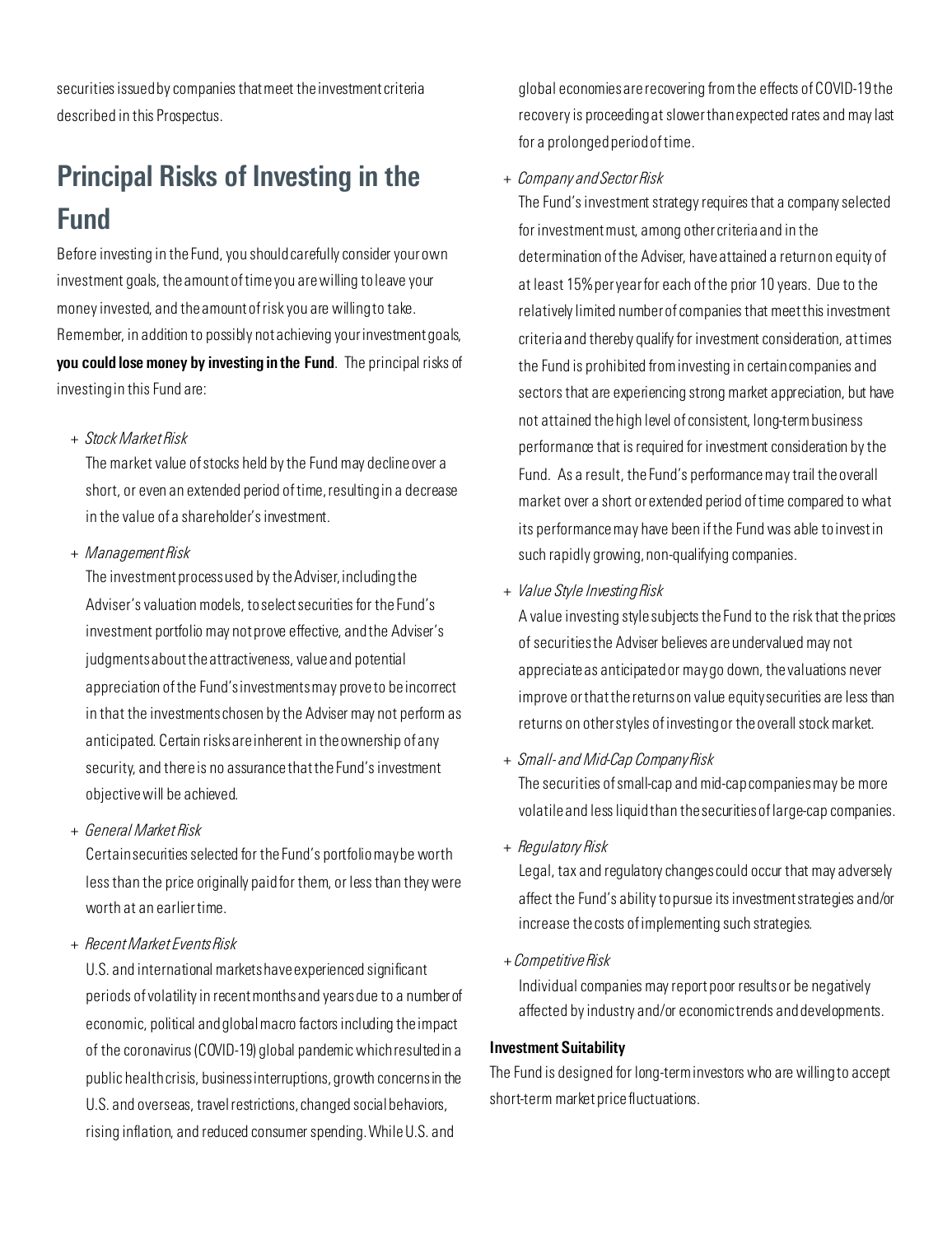#### **Performance**

The performance information below demonstrates the risks of investing in the Fund by showing changes in the Fund's performance from year to year and by showing how the Fund's average annual total returns for the one year, five year, ten year and since inception periods compare with those of a broad measure of market performance. The Fund's past performance information, both before and after taxes, is not necessarily an indication of how the Fund will perform in the future. Updated performance information is available on the Fund's website at www.jenseninvestment.com, or by calling the Fund toll-free at 800-992- 4144.



#### Jensen Quality Value Fund - Class J Shares<sup>1</sup>

Calendar Year Returns as of December 31

**<sup>1</sup>** The returns in the bar chart are for the Class J shares. Class I and Class Y shares would have substantially similar annual returns as Class J shares because the shares are invested in the same portfolio of securities and the annual returns would differ only to the extent that the classes have different expenses.

The Fund's calendar year-to-date return for Class J shares as of June 30, 2021 was 14.75%. During the period of time shown in the bar chart, the Fund's highest quarterly return for Class J shares was 21.16% for the quarter ended June 30, 2020, and the lowest quarterly return for Class J shares was -23.33% for the quarter ended March 31, 2020.

| <b>Average Annual Total Returns</b>                         |          |                  |                 |                                     |
|-------------------------------------------------------------|----------|------------------|-----------------|-------------------------------------|
| For the Periods Ended December 31, 2020                     | One Year | <b>Five Year</b> | <b>Ten Year</b> | <b>Since Inception</b><br>3/31/2010 |
| <b>Class J Shares</b>                                       |          |                  |                 |                                     |
| <b>Return Before Taxes</b>                                  | 14.76%   | 11.97%           | 10.71%          | 10.23%                              |
| <b>Return After Taxes on Distributions</b>                  | 14.33%   | 11.05%           | 8.98%           | 8.62%                               |
| Return After Taxes on Distributions and Sale of Fund Shares | 8.91%    | 9.36%            | 8.22%           | 7.89%                               |
| <b>Class I Shares</b>                                       |          |                  |                 |                                     |
| <b>Return Before Taxes</b>                                  | 15.09%   | 12.22%           | 10.91%          | 10.44%                              |
| Class Y Shares*                                             |          |                  |                 |                                     |
| Return Before Taxes                                         | 15.12%   | 12.24%           | 10.94%          | 10.46%                              |
| <b>Russell Midcap Total Return** Index</b>                  |          |                  |                 |                                     |
| (reflects no deductions for fees, expenses, or taxes)       | 17.10%   | 13.40%           | 12.41%          | 13.00%                              |
| Russell 2500° Total Return Index                            |          |                  |                 |                                     |
| (reflects no deductions for fees, expenses, or taxes)       | 19.99%   | 13.64%           | 11.97%          | 12.63%                              |

\*Class Y shares commenced operations on January 15, 2020. Performance shown for Class Y shares prior to their inception (five year, ten year and since inception columns) reflects the performance of the Class I shares adjus

\*\* Effective as of the date of this prospectus, the Russel Midcap Index has replaced the Russell 2500 Index as the Fund's primary benchmark. The Adviser believes the Russell Midcap Index better represents the investable op Russell 2500 Index.